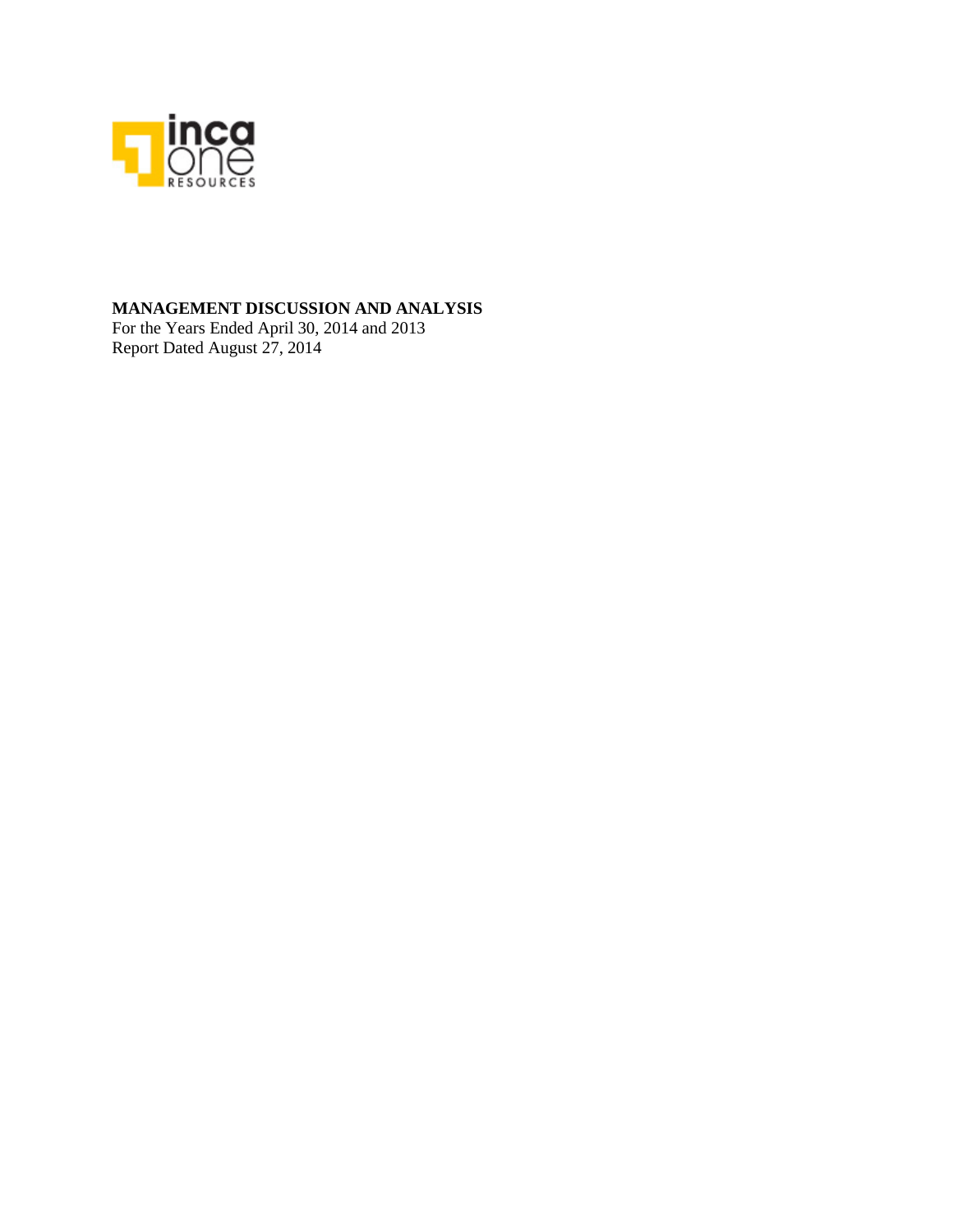Management Discussion & Analysis Years Ended April 30, 2014 and 2013

The following information, prepared as of August 27, 2014, should be read in conjunction with the audited consolidated financial statements of Inca One Resources Corp. ("the Company" or "Inca One") for the year ended April 30, 2014 (the "April 2014 Annual Financial Statements"). This MD&A is the responsibility of management and has been reviewed and approved by the Board of Directors of the Company.

These financial statements have been prepared in accordance with International Financial Reporting Standards ("IFRS") as issued by the International Accounting Standards Board ("IASB") and interpretations of the International Financial Reporting Interpretations Committee ("IFRIC"). The accounting principles and methods of computation adopted are consistent with those of the previous financial year and all dollar amounts referred to are expressed in Canadian dollars except where indicated otherwise.

### **General Overview**

Inca One was incorporated on November 9, 2005, and is an exploration stage company engaged in the acquisition, exploration and development of mineral properties, as well as developing toll milling operations, in Peru to service government permitted small scale miners,. The Company, through its Peruvian subsidiary, has acquired an existing Peruvian mineral processing plant ("Chala Plant"), at which the Company is currently undertaking a capacity upgrade.

In recent years the Peruvian government instituted a formalization process for informal miners as part of its efforts to regulate their activities. The deadline for registering informal miner concessions expired on April 19, 2014 and online Peruvian news sources have recently reported that the government had started to deploy aggressive measures to eradicate any remaining illegal miners in Peru. While the Company is aware of the tensions created by the foregoing it intends to continue with its business plan to source high grade gold mill feed from legally recognized Peruvian artisanal and small scale miners.

During the year ended April 30, 2014, due to the absence of sufficient verifiable information to support a recoverable value, the Company wrote down the expenditures incurred with respect to the Las Huaquillas Project located in northern Peru to \$nil as it has terminated the option on this property. Exploration and evaluation expenditures incurred with respect to the Corizona Project were also written down by \$367,337 due to the recent uncertainty of successfully acquiring the option to purchase the property. The Company continues to actively evaluate other potential mineral projects including additional toll milling operations. Inca One is listed for trading on the TSX Venture Exchange (the "TSX-V") under the symbol "IO" and on the Frankfurt Stock Exchange under the symbol "SU9.F".

### **Management**

In October 2013 Mr. George Moen was appointed as Chief Operating Officer, and Mr. George S. Young was appointed to the advisory board, of the Company. In December 2013 Mr. Mark Wright was appointed as VP Operations and New Development.

### **Chala Plant Acquisition**

On June 6, 2013, the Company entered into a Letter of Intent to acquire 100% of the Chala Plant in Southern Peru for US\$240,000. Of this amount, US\$150,000 has been paid and the remaining US\$90,000 is expected to be payable within one year, once transfer of the permitted facility is complete. Transfer of formal title is subject to a number of conditions. Finder fees of US\$40,000 were paid in connection with the acquisition. The Company believes that acquiring an existing gold milling facility has saved the Company significant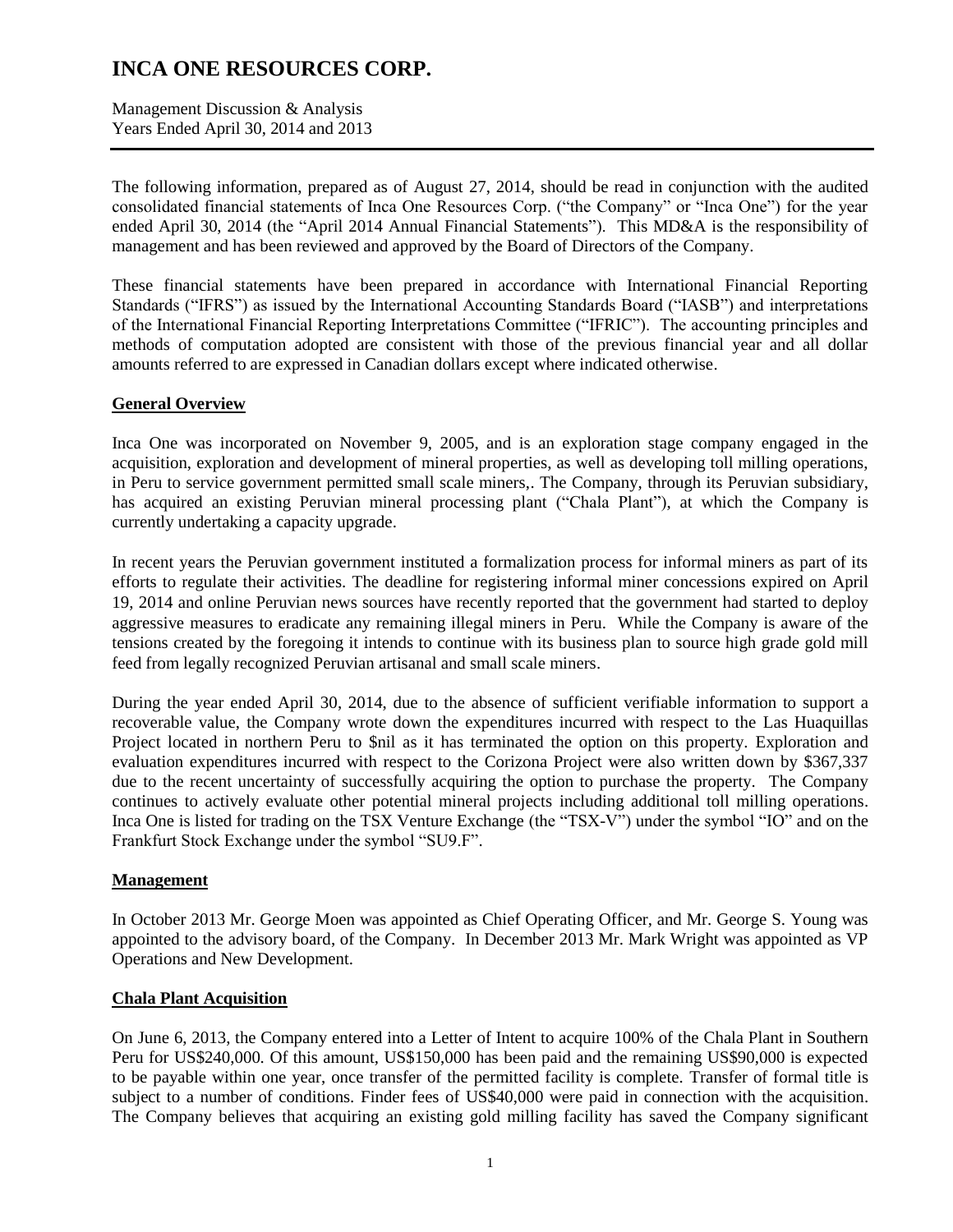Management Discussion & Analysis Years Ended April 30, 2014 and 2013

capital, time and resources by eliminating the construction and permitting process, which building a new gold processing plant would entail.

Effective March 27, 2013 the Company and Canadian Mining S.A. ("Canadian Mining"), a privately held Peruvian company, entered into a Service Provision Agreement, pursuant to which the Company has paid a total of US\$118,000, inclusive of value added tax, to Canadian Mining for the provision of sourcing and technical advice with respect to the acquisition and refurbishment of the Chala Plant and achieving an ore processing milestone of 250 tons in December 2013.

In March 2014 an incident occurred at the Chala Plant at which certain Government officials caused some minor damage under the mistaken belief that the plant was not operating legally.

As at April 30, 2014, a total Chala Plant cost of \$1,035,105 has been recorded consisting of the US\$280,000 original purchase price and finder fee, US\$118,000 in sourcing and technical fees, and additional plant upgrade costs and capitalized pre-operating costs of \$613,622 incurred during the test milling stage.

### **Chala Plant Operations**

### Test Milling

The Chala toll milling facility, almost immediately after acquisition, was refurbished to achieve a processing capacity of 25 TPD and its first production of activated carbon was reported in November 2013. During the period ended April 30, 2014, the Company, while continuing its Chala plant test milling phase, estimated a recovery of 347.97 ounces of gold and 144.50 ounces of silver from the harvest of activated carbon from the Chala Plant. The aforementioned technical information was reviewed on behalf of the Company by Phu Van Bui, P.Geo. a director and a Qualified Person as defined in NI 43-101.

At April 30, 2014 \$400,100 in estimated net sales proceeds from recovered gold and activated carbon was held in inventory which, pursuant to the Company's accounting policies, was credited against Chala Plant pre-operating costs.

### **Chala Plant Expansion and Upgrade**

In June 2014, the Company received the first \$2,700,000 tranche of an expected \$5,500,000 bond financing which it is now utilizing to upgrade the Chala Plant processing capacity. Inca One believes the Chala Plant upgrade will enable the Company to generate cash flow that can be used to further expand its Peruvian operations.

The Company has engaged ED & ED Engineering Services SA, an experienced and reputable Peruvian engineering firm to oversee the construction and plant expansion undertaken in order to increase capacity to 100 TPD within the current calendar year. To date two new 50 TPD ball mills have been purchased, one of which is scheduled to be added to the current 25 TPD circuits in September 2014 and the second ball mill is scheduled to be installed several weeks later. The Company has begun stockpiling initial ore purchases and continues to pursue ore purchase agreements with several small scale miners who it expects will meet or exceed its gold grade target of 25 gpt.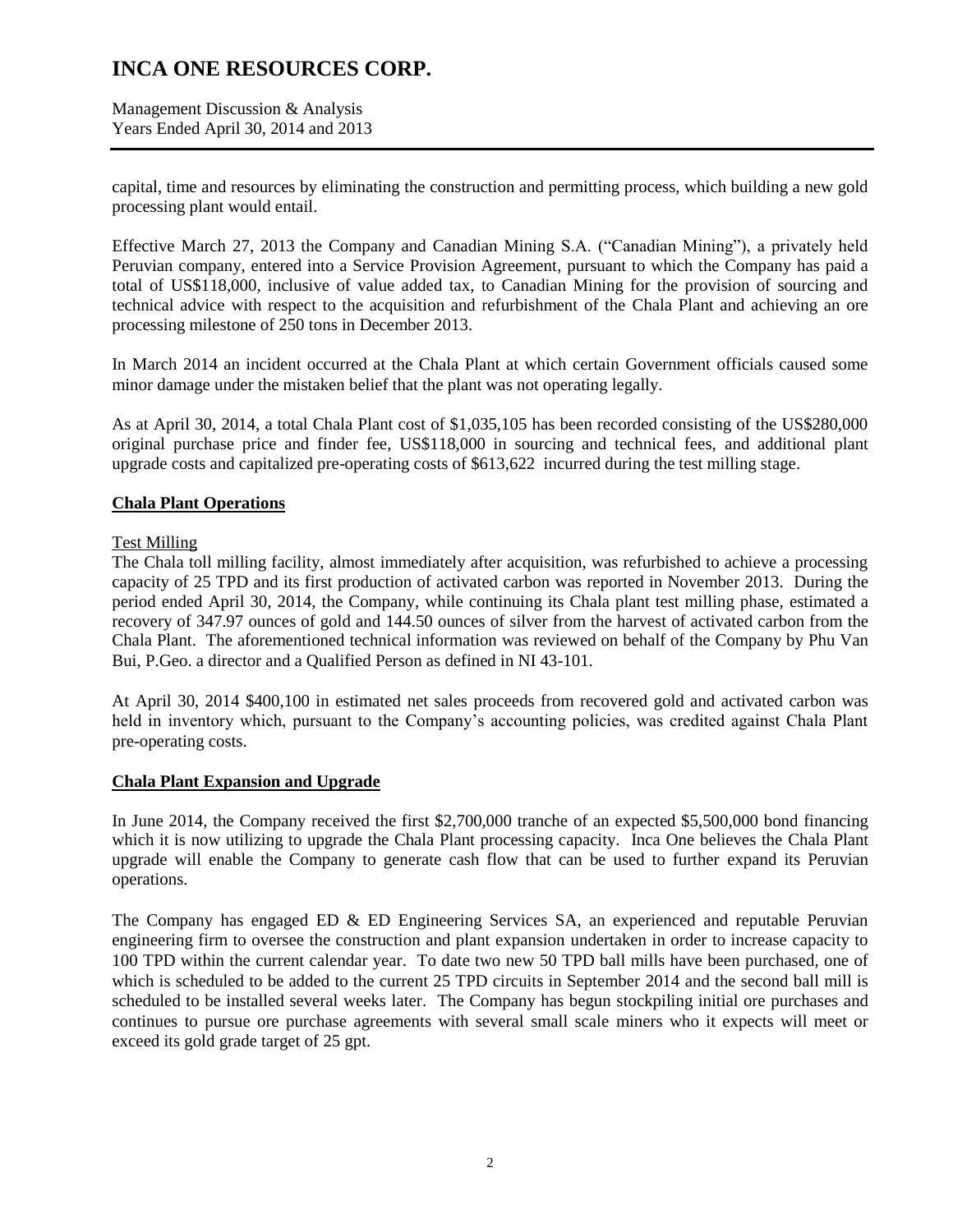Management Discussion & Analysis Years Ended April 30, 2014 and 2013

Inca One is also in the process of applying for commercial permits to incrementally increase capacity up to 250 TPD. The Chala Plant currently sits on 21 hectares of land, and has ample room for plant expansion. An onsite metallurgical laboratory is now operating, enabling metallurgical tests and analyses to be performed on site with samples of mill feed and product streams continuing to be analyzed by independent laboratories.

### **The Corizona Project – Mineral Property Option**

Pursuant to the underlying Mining Lease with Purchase Option Agreement ("Underlying Agreement") dated January 24, 2013, between Canadian Mining and the Peruvian owner of the mineral property, Sociedad Minera Corizona Limited Liability Lima ("SMRL"), Canadian Mining is entitled to conduct mining activity on, and holds an option to purchase, the Corizona Project until February 27, 2015.

Pursuant to an Assignment of Contractual Position Agreement formalized under Peruvian law on January 25, 2013, and amended on May 28, 2013 and June 5, 2013, between the Company and Canadian Mining, the Company was granted an exclusive right to acquire 100% of a mining lease and purchase option for the Corizona Project in exchange for a cash payment of US\$50,000.

The Community of Llambilla is the legal owner of the surface land where the Corizona Project is located. On April 28, 2013, Canadian Mining held a Community Assembly and successfully obtained the consent for the use of the surface land for a five-year term from the Community of Llambilla.

In order to earn its interest in the mineral property option the Company will be required to pay SMRL cash of US\$730,000 at the date of signing the transfer of the concession, US\$730,000 at the date such transfer is registered in the Lima, Peru Mining Registry office and is also required to pay US\$490,000 to Canadian Mining within five days of the date that the option is legally acquired by the Company.

The mineral property consists of approximately 259 hectares located in the Lahuaytambo District, Huarochirí province in the Department of Lima, in the area known as Cruz de Laya and La Mina, approximately 85 kilometers from the city of Lima ("the Corizona Project"). Previous work on infrastructure, exploration and engineered development has been performed on the Corizona Project and the property is accessible by road with an office, running water and electricity found on site. Corizona is not a mine and any materials taken from Corizona are bulk sampling materials only. In light of variable gold grades realized from Corizona's bulk sampling program the Company has decided to temporarily suspend work on the Corizona project while it focuses its resources on the Chala Plant expansion.

A revised Form 43-101F1 Technical Report of the Corizona Project dated February 23, 2014 was prepared by Mr. John Buckle, P.Geo., a Qualified Person as defined in NI 43-101 and it is available on the SEDAR website.

### **The Corizona Project – Joint Operation**

As agreed to in January 2013 but not formalized legally until June 5, 2013, the Company committed to a three year renewable Joint Venture Agreement with Canadian Mining for purposes of further exploration, evaluation, development and operation of the Corizona Project. Pursuant to the terms of this agreement the joint venture was to be operated by Canadian Mining and the Company was to contribute all of the initial funding in exchange for an 80% share of the Corizona Project's net profits, if any. Subsequent to April 30, 2014 this agreement was terminated.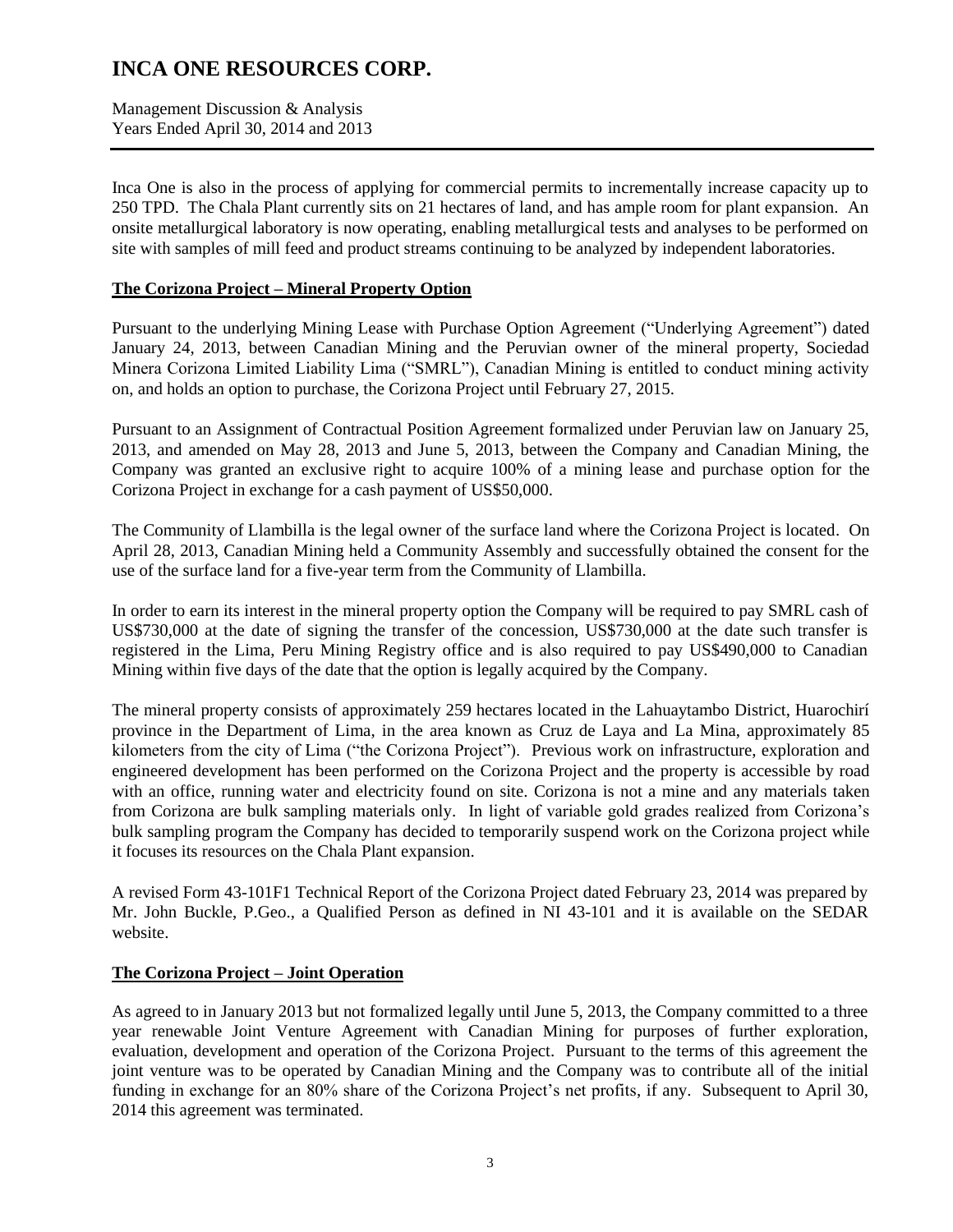Management Discussion & Analysis Years Ended April 30, 2014 and 2013

To date blasting, widening and timbering has been completed and as at April 30, 2014 Inca One has incurred acquisition costs of \$92,299 and exploration costs of \$295,038 with respect to the Corizona Project. A finder fee of US\$25,000 was also paid and expensed with respect to a bulk sample processing agreement which was terminated in the current year.

Subsequent to April 30, 2014 the Company determined that Canadian Mining was not adhering to the terms of the Underlying Agreement it held with SMRL and therefore the Company is currently negotiating directly with SMRL to ensure the Company can continue to hold an interest in the Corizona Project. As of the date of this report a new agreement has not yet been finalized with SMRL. Therefore due to the uncertainty of successfully acquiring an option to purchase the Corizona property from SMRL, for accounting reasons a write-down of exploration and evaluation assets of \$367,337 has been recorded during the year ended April 30, 2014.

### **The Las Huaquillas Property**

The Las Huaquillas Property is located in the Department of Cajamarca in northern Peru. It is easily accessible by road and is situated at a relatively low elevation of between 1,000 to 1,800 meters.

On March 25, 2011 and later amended on January 18, 2012, the Company entered into a definitive letter agreement (the "Agreement") with Rial Minera SAC ("Rial") and its shareholders (collectively the "Optionors") pursuant to which the Company was granted an option to acquire all of the issued and outstanding shares of Rial (the "Rial Shares"). Rial is a private Peruvian company that owns a 100% interest in the Las Huaquillas gold-copper project (the "Las Huaquillas Project"). Pursuant to the Agreement, the Company could acquire 100% of the Rial Shares, by paying an aggregate of US\$5,000,000 to the Optionors; issuing 8,000,000 common shares of the Company; and incurring exploration expenditures of US\$10,000,000 over a period of four years.

As at April 30, 2014, the Company has paid US\$375,000 and issued 325,000 shares for acquisition costs payable pursuant to the terms of the Agreement. As further consideration for the acquisition, the Company entered into a finder fees agreement dated July 31, 2011 and later amended by a letter agreement dated January 19, 2012, to pay finder fees of US\$282,500 and to issue 400,000 common shares of the Company over a period of four years. As at April 30, 2014, the Company had issued 16,250 shares and paid US\$35,625 in cash pursuant to the terms of this finder fees agreement. During the year ended April 30, 2013, Minera staked an additional 16,700 hectares of land surrounding the Las Huaquillas Project, increasing the total continuous claim holdings in the area to approximately 20,300 hectares.

After entering into the two agreements the Company expended considerable time and expense to obtain the requisite drilling permits for the Las Huaquillas Project and in June 2013, these drill permits were received. The Company then worked on locating a joint venture partner or formalizing an amended agreement with the Optionors, but was unable to achieve either goal. As a result Management terminated the option in December 2013.

For financial reporting purposes, due to the absence of sufficient verifiable information to support a recoverable value of the Las Huaquillas Project and drilling permits thereon, this value has been deemed to be zero. Accordingly a write-down of exploration and evaluation assets of \$2,452,330 has been recorded during the year ended April 30, 2014. The Company continues to both hold the permits or Environmental Impact Statement ("DIA"), allowing for a drilling program to be conducted with respect to the Las Huaquillas Project,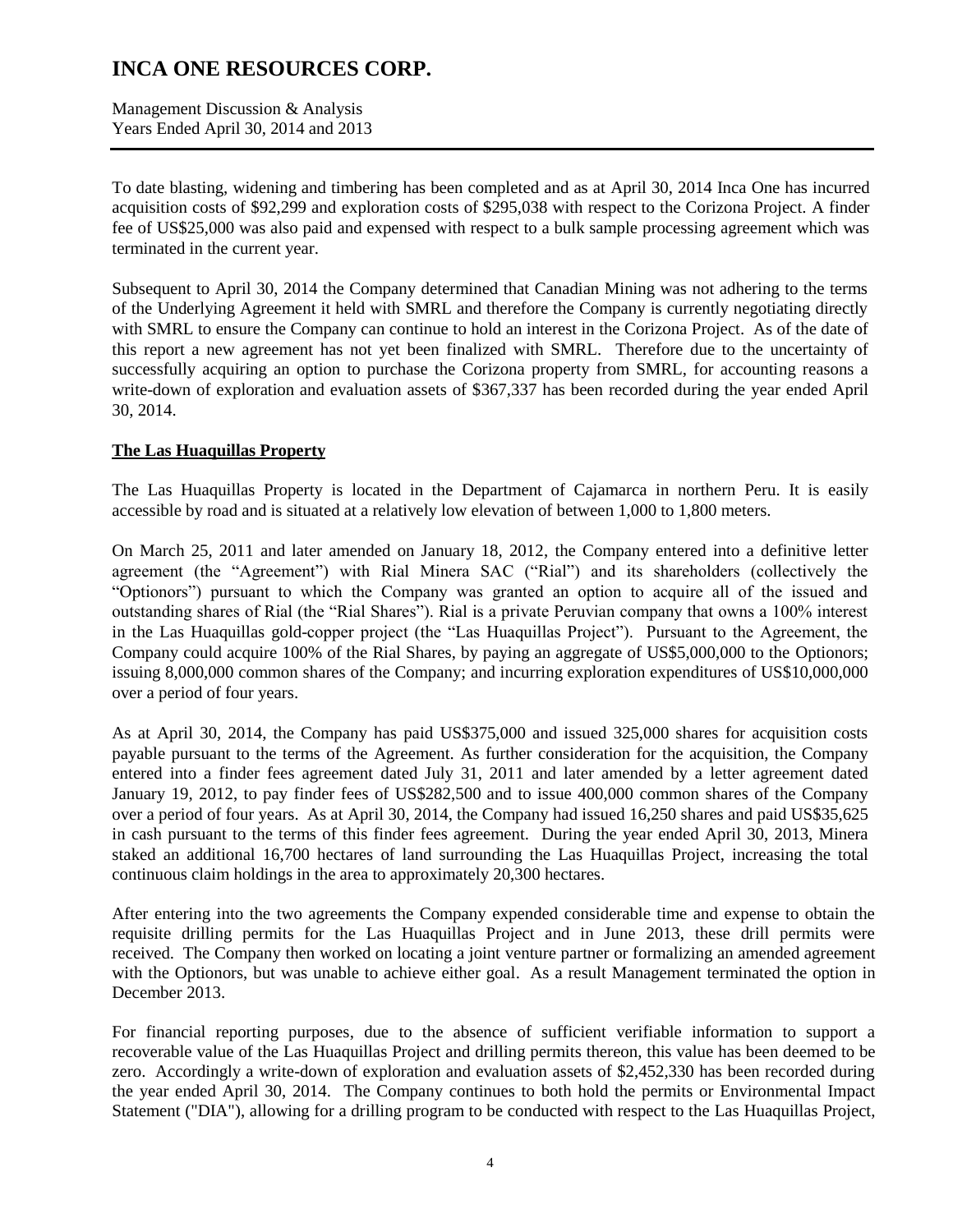Management Discussion & Analysis Years Ended April 30, 2014 and 2013

and also to evaluate potential opportunities to monetize the permits.

### **Future Outlook:**

The Company is moving forward with its business plan to further explore and develop Peruvian mineral properties and milling facilities and believes the Chala Plant operations will provide the necessary cash flow to achieve this objective. Subsequent to April 30, 2014, the Company received gross proceeds of \$2,700,000 from the first tranche of a bond financing. The Company intends to use the funds and revenues from tollmilling operations to execute its business plan and expand toll-milling operations, so that it can continue to achieve its long-term objectives.

### **Selected Annual Information**

The following selected financial data with respect to the Company's financial condition and results of operations has been derived from the audited financial statements of the Company for the years ended April 30, 2014, 2013 and 2012. The selected financial data should be read in conjunction with those financial statements and the notes thereto.

|                                       |             | Years ended April 30, |             |
|---------------------------------------|-------------|-----------------------|-------------|
|                                       | 2014        | 2013                  | 2012        |
|                                       | \$          | \$                    | S           |
| Interest income                       | 1,111       | 1,786                 | 10,332      |
| Net loss                              | (4,269,643) | (882, 987)            | (1,179,539) |
| Net loss per share                    | (0.09)      | (0.03)                | (0.05)      |
| Other comprehensive loss - unrealized |             |                       |             |
| loss on marketable securities         | 472,552     |                       |             |
| Exploration and evaluation asset      | 20,000      | 2,588,368             | 1,395,072   |
| Total assets                          | 2,546,062   | 3,396,270             | 2,128,195   |
| Total long term liabilities           | 626,349     | Nil                   | Nil         |
| Dividends declared                    | Nil         | Nil                   | Nil         |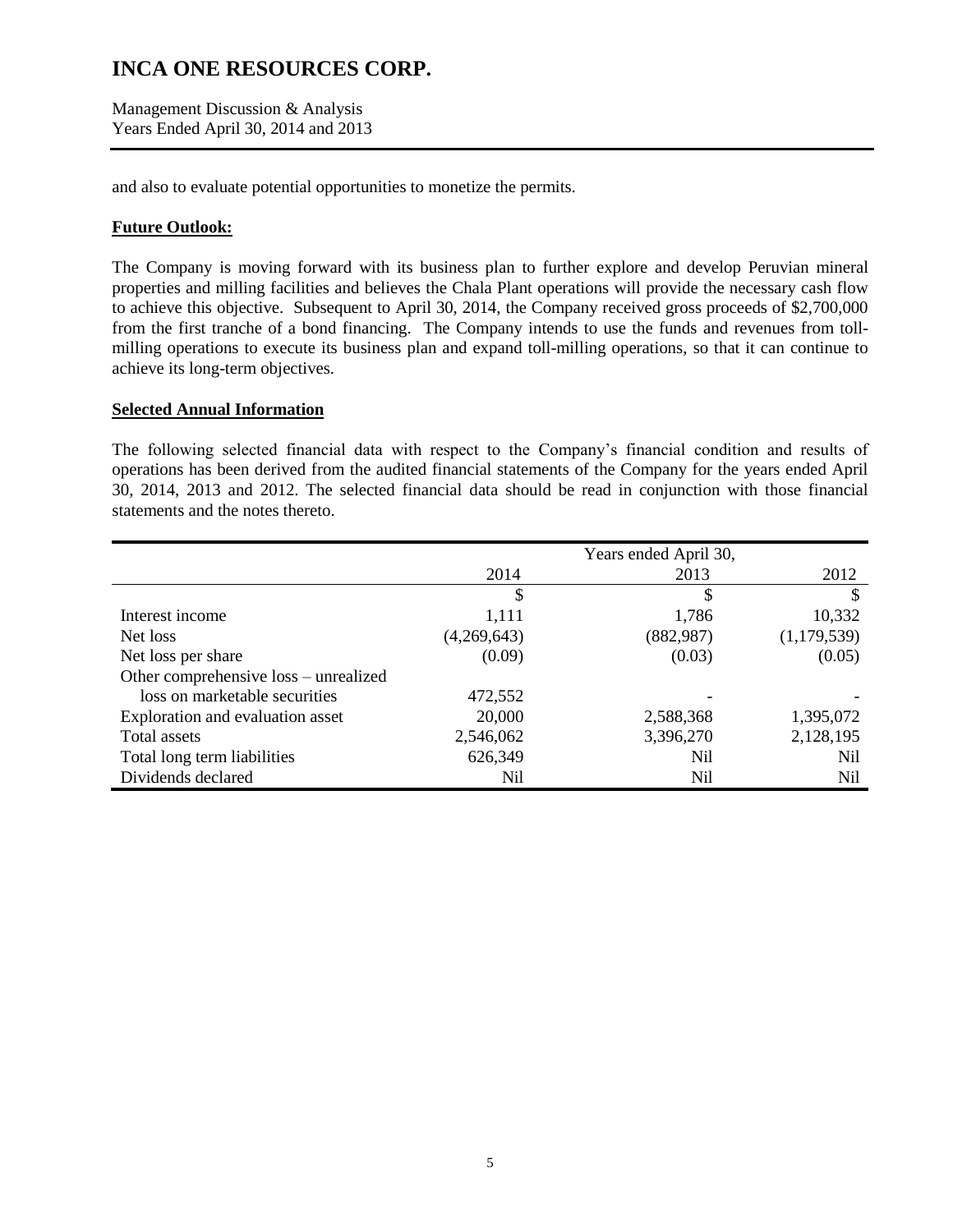Management Discussion & Analysis Years Ended April 30, 2014 and 2013

### **Summary of Quarterly Information**

The following table sets out selected quarterly financial data from the Company's unaudited quarterly financial statements. There were no significant revenues reported in any of the periods reflected below.

|                  |              | Deferred                 |           |             | Long                     | <b>Basic</b>  |
|------------------|--------------|--------------------------|-----------|-------------|--------------------------|---------------|
|                  | Working      | exploration /            |           |             | term                     | loss          |
|                  | capital      | development              | Total     |             | liabilities              | per           |
| Quarter ended    | (deficiency) | expenditures             | assets    | Net loss    |                          | share         |
|                  | \$           | \$                       | \$        | \$          | \$                       | <sup>\$</sup> |
| April 30, 2014   | 170,974      | $\overline{\phantom{a}}$ | 2,546,062 | (848, 541)  | 626,349                  | (0.02)        |
| January 31, 2014 | (114,588)    | 57,392                   | 1,887,745 | (347,680)   | 613,944                  | (0.01)        |
| October 31, 2013 | (114, 144)   | 100,990                  | 1,329,135 | (2,727,506) | 455,168                  | (0.06)        |
| July 31, 2013    | (160, 863)   | 109,185                  | 3,189,915 | (345,916)   | $\qquad \qquad -$        | (0.00)        |
| April 30, 2013   | 597,060      | 153,836                  | 3,396,270 | (219, 812)  | $\overline{\phantom{a}}$ | (0.01)        |
| January 31, 2013 | 329,422      | 238,260                  | 2,662,312 | (211, 476)  | $\overline{\phantom{a}}$ | (0.01)        |
| October 31, 2012 | 760,780      | 252,884                  | 2,886,957 | (272, 236)  | $\overline{\phantom{a}}$ | (0.01)        |
| July 31, 2012    | 97,723       | 352,926                  | 1,948,575 | (179, 463)  | $\overline{\phantom{a}}$ | (0.00)        |

During the three months ended October 31, 2013 the Company wrote down \$2,452,330 pertaining to its interest in the Las Huaquillas Project and during the three months ended April 30, 2014 it wrote down \$367,337 of expenditures incurred with respect to the Corizona Project thus decreasing total assets and increasing net loss reported for each of these periods. Other than these write-downs the Company's quarterly net losses remained consistent through the quarters.

During the three months ended April 30, 2014 the company issued common shares in exchange for marketable securities which as of April 30, 2014 had an estimated fair value of \$847,448. Other than the increase in working capital and total assets arising from this share exchange and the write-down recorded on the exploration and evaluation assets, total assets have increased and working capital has trended downward in recent quarters as funds were expended on exploration and the acquisition of the Chala Plant. These expenditures were offset by private placement financings in the quarters ended October 31, 2012, April 30, 2013, October 31, 2013, January 31, 2014 and April 30, 2014.

## **Results of Operations**

During the year ended April 30, 2014, the Company reported a net loss of \$4,269,643 compared to a net loss of \$882,987 during the year ended April 30, 2013, representing an increase in loss of \$566,989 in addition to the write-downs of exploration and evaluation assets of \$2,819,667. In addition it recorded other comprehensive loss of  $$451,113$  (2013 –  $$6,232$ ) primarily in relation to its investment in marketable securities.

Consulting and management fees in the current year increased by \$57,781 compared to fiscal 2013, with the services of more consultants, including those of the recently appointed Chief Operating Officer, being utilized for the expansion of Peruvian operations.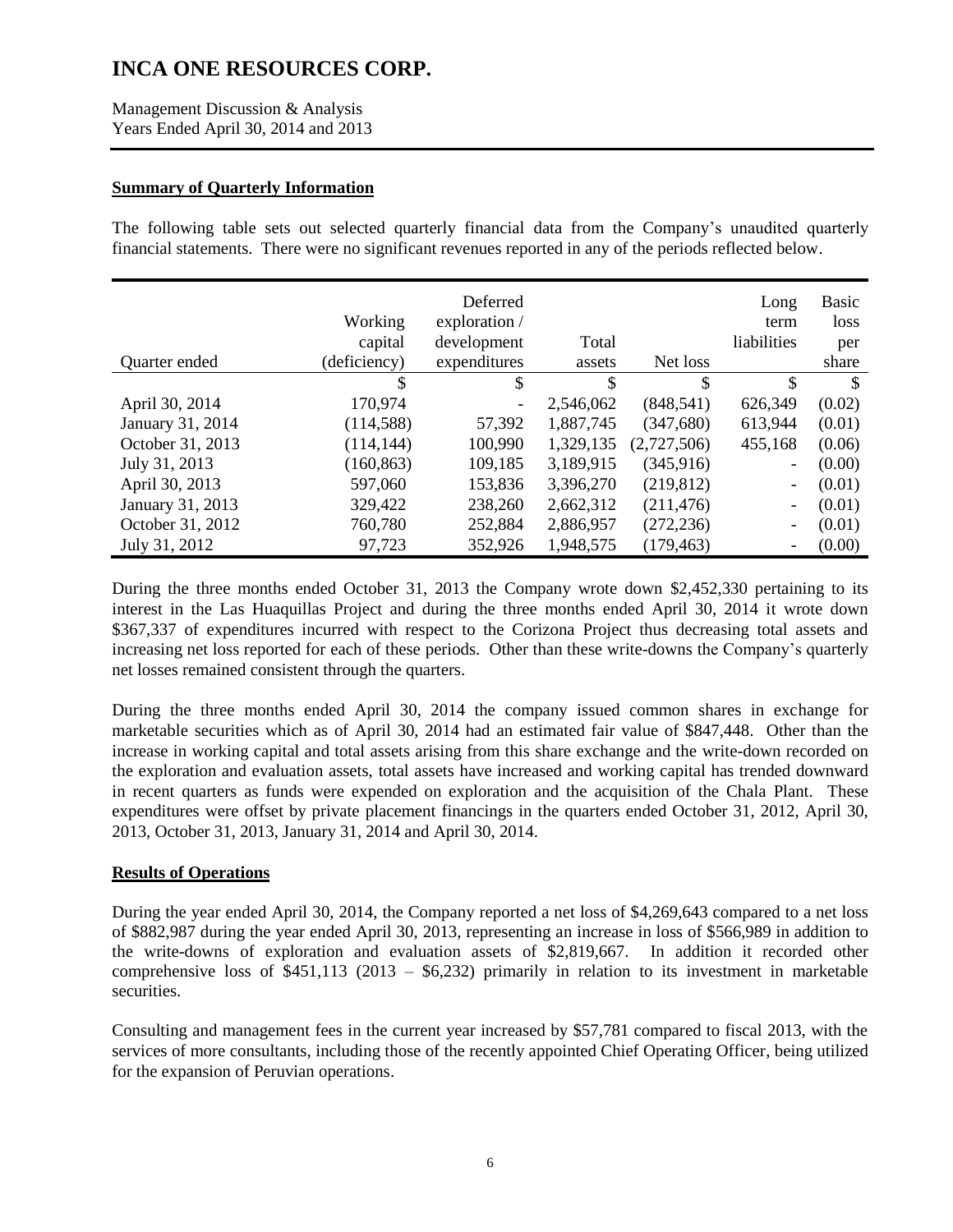Management Discussion & Analysis Years Ended April 30, 2014 and 2013

Professional fees increased by \$155,431 compared to fiscal 2013 due to increased accounting and legal services incurred in order to incorporate three new Peruvian subsidiaries and finalize the recent significant number of Peruvian legal and Canadian financing agreements.

During the year ended April 30, 2014, the Company recorded share-based compensation of \$105,658 compared to \$136,035 during the year ended April 30, 2013. 1,150,000 stock options were granted during the year ended April 30, 2014 while 1,085,000 stock options were granted during the year ended April 30, 2013. Although all option grants were valued at estimated fair value using the same pricing model the weighted average assumptions incorporated in the model vary over time.

Transfer agent and shareholder information expense increased in the current year by \$253,604 compared to fiscal 2013, primarily due to the increased use of financing expertise in both Canada and Europe, including a one year investor relations agreement entered into on October 5, 2012.

Finance and other costs increased in the current year by \$92,603 as a result of the promissory notes and convertible debentures financing undertaken during the current year.

### **Fourth Quarter**

During the fourth quarter, the Company reported a net loss of \$848,541, the most significant components of which were the Corizona Project write-down of \$367,337, consulting and management fees of \$62,967, professional fees of \$91,377, shareholder information expenses of \$146,273 and travel costs of \$75,190.

Consulting and management fees were primarily for the services of the President and Chief Operating Officer of the Company. As mentioned previously, professional fees related to the costs incurred in order to finalize the increased number of Peruvian legal and Canadian financing agreements. Shareholder information expenses were incurred mainly with respect to fees charged pursuant to investor relation agreements. Travel costs were associated with Peruvian travel incurred to complete the Las Huaquillas DIA as well as to further increase Peruvian operations.

In addition during the fourth quarter the Company recorded an unrealized loss on marketable securities of \$472,552 due to a decrease in share trading price since acquisition.

### **Liquidity and Capital Resources**

As at April 30, 2014 the Company has financed its operations and met its capital requirements primarily through the issuance of capital stock by way of private placements, the exercise of share purchase warrants previously issued and more recently, from the issue of promissory notes and convertible debentures. As at April 30, 2014, the Company had cash and cash equivalents of \$78,710 representing a decrease of \$606,014 compared with cash and cash equivalents of \$684,724 at April 30, 2013.

The Company reported working capital of \$170,974 at April 30, 2014 as compared to working capital of \$597,060 as at April 30, 2013, representing a decrease in working capital of \$426,086 resulting from the final costs of acquiring the Las Huaquillas Project DIA, the acquisition and development costs on the Corizona Project, the investment in the Chala Plant and general and administrative expenditures offset by the acquisition of marketable securities.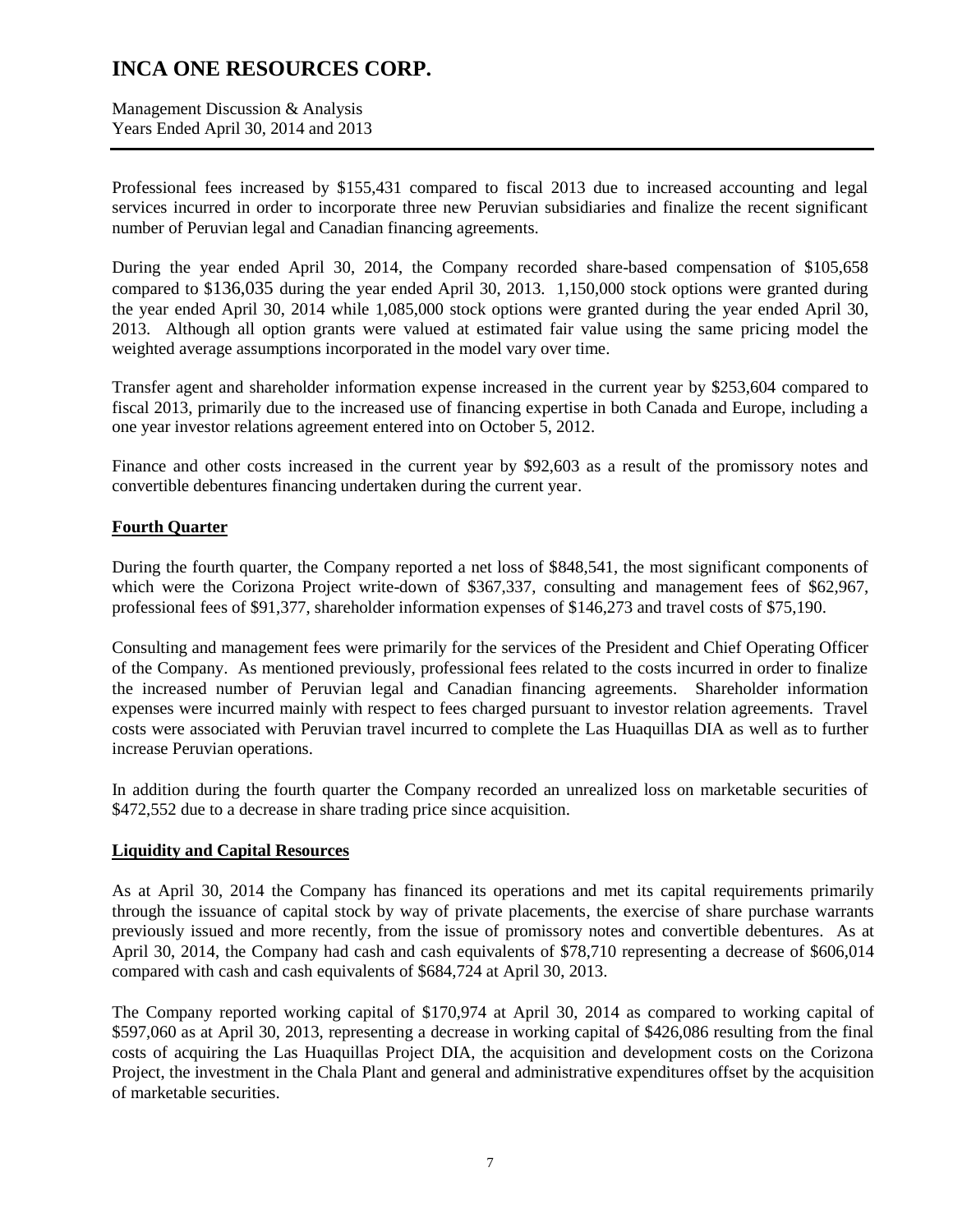Management Discussion & Analysis Years Ended April 30, 2014 and 2013

Marketable securities consist of 733,007 shares in Global Resources Investment Trust PLC ("GRIT) which were acquired on February 28, 2014 in exchange for the issue of 12,000,000 common shares in the Company. The fair value of the shares in GRIT at acquisition was determined based on a value of \$0.11 per share for the 12,000,000 common shares issued by the Company. As of April 30, 2014 the GRIT shares were recorded at a fair value of \$847,448 (2013 – \$nil) based on the GRIT share trading price of CDN\$1.156 (GBP £0.625). To date in August 2014 the average GRIT share trading price was trading at a lesser value than as at April 30, 2014. Until September 7, 2014 sales of the Company's GRIT shares are required to be arranged by GRIT and the Company has not yet sold any of these securities. While the Company will seek to maximize the proceeds it receives from the sale of its GRIT Shares, there is no assurance as to the timing of disposition or the amount that will be realized.

During the year ended April 30, 2014 the Company continued to advance funds to the Corizona Project for purposes of a bulk sampling program and continued the process of acquiring and refurbishing the Chala Plant which started test milling in November 2013. Subsequent to April 30, 2014 the Company has commenced an upgrade to the Chala Plant processing capacity and expects that a reliable revenue stream will soon be generated from the Chala Plant operations.

Management intends to finance operating costs and plant expansion over the next year with funds received from a bond financing completed subsequent to April 30, 2014. Other than convertible debentures issued and bond and promissory notes payable, the Company has no other long-term debt and is not subject to any capital requirements imposed by a regulator.

## **Capital Expenditures**

During the year ended April 30, 2014, the Company incurred costs of  $$191,947$  (2013 –  $$195,390$ ) with respect to its Corizona Project, \$59,352 (2013 – \$997,906) for Las Huaquillas exploration and evaluation expenditures, and \$1,070,932 (2013 – \$18,384) in property, plant and equipment expenditures, primarily for the purchase, refurbishment and test milling operations of the Chala Plant.

### **Financings**

### Promissory Notes

During the year ended April 30, 2014, two directors and officers of the Company advanced to the Company a total of \$170,000 in cash in exchange for promissory notes, which are unsecured and payable on demand bearing interest at 20% per annum calculated and paid quarterly in arrears. \$50,000 of the promissory notes principal has been repaid and \$120,000 remains outstanding as at April 30, 2014.

On October 22, 2013 and November 6, 2013, the Company closed a non-brokered private placement of secured, redeemable promissory notes for gross proceeds of \$420,000. Of this amount \$150,000 was issued to a director and officer and to a company controlled by a director. The promissory notes mature after 24 months and bear interest at 20% per annum. Subscribers are entitled to redeem their investment principal plus accrued interest on or after six months by providing 30 days written notice in advance of three month promissory note rollover periods. The notes are secured by a security interest in all of the Company's present and after acquired property pursuant to an underlying Security Agreement but are subordinate to any security held by holders of the Convertible Debentures. A cash finder fee of \$2,500 and legal and regulatory costs of \$2,540 were incurred in connection with the financing. The funds are to be used for purposes of a lock-box arrangement relating to the purchase of ore for Chala mill feed purposes.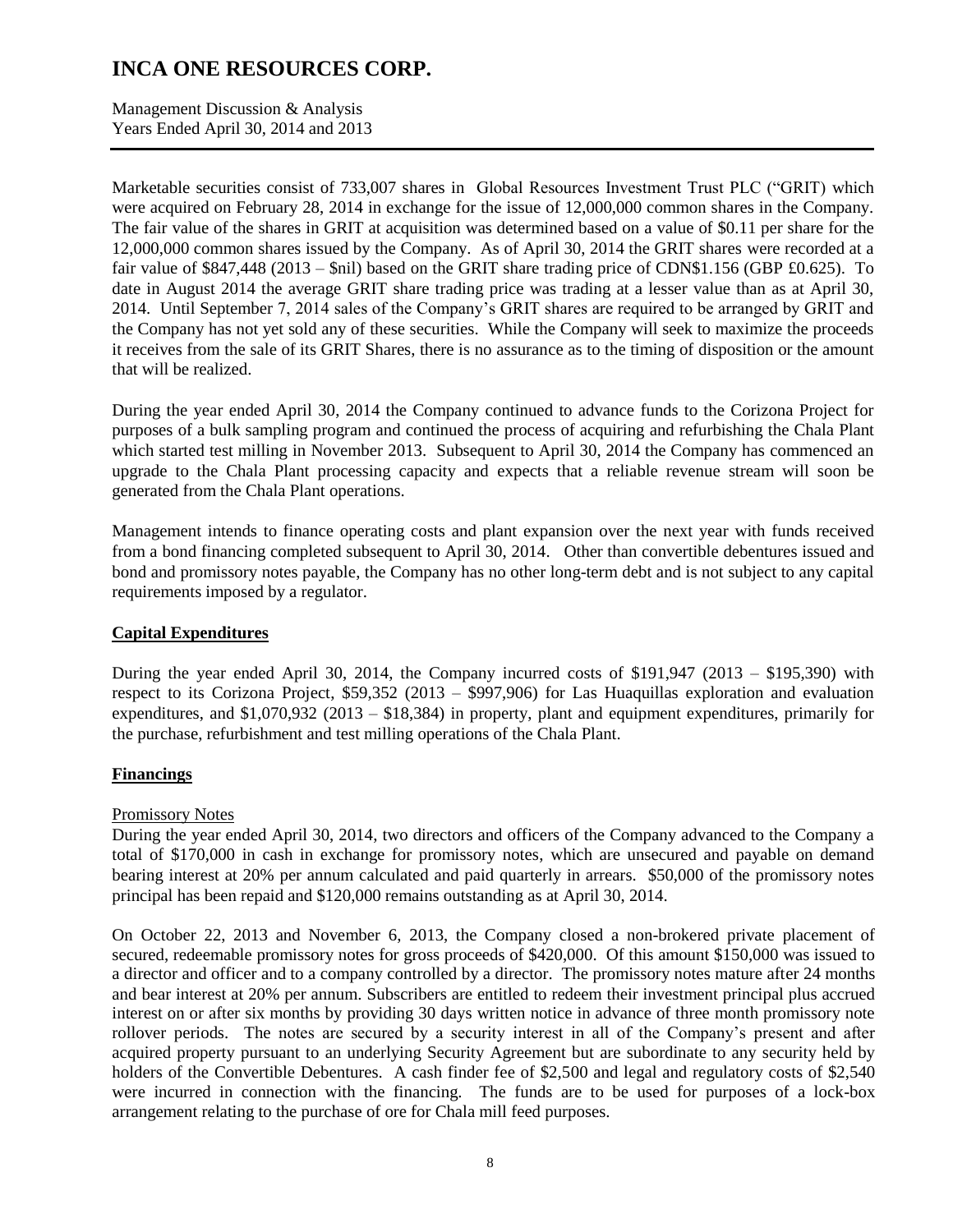Management Discussion & Analysis Years Ended April 30, 2014 and 2013

### Convertible Debentures

On October 30, 2013, the Company completed a secured convertible debenture offering for gross proceeds of \$275,000. Of this amount \$75,000 was issued to two directors and officers or to individuals to who they were related. The debentures mature on October 30, 2018 although are redeemable at the Company's option after October 30, 2016. The debentures are secured by a security interest in all of the Company's present and after acquired property pursuant to an underlying Security Agreement and hold preference to any security held by holders of the promissory notes.

Until October 30, 2014 each debenture holder has the option to convert up to 20% of the debenture principal and all of the interest payable into common shares by providing 30 days written notice in advance of three month debenture rollover periods. The conversion of debenture principal will be based on a share price of \$0.10 and the conversion of any interest payable will be based on the greater of \$0.10 per share or the closing share price on the date the Company receives notice from the Holder. Interest on the debentures is payable at the rate of 10% per annum calculated and paid quarterly in arrears. Professional fees of \$11,705 were incurred in connection with the debenture offering. The proceeds of the convertible debenture offering are to be used for the exploration and development of the Company's assets in Peru.

### Share Issuances

In December 2013 the Company completed a private placement of 5,115,500 shares at \$0.10 per share for gross proceeds of \$511,550. Share issuance costs with respect to the private placement included legal fees of \$6,164, regulatory expenses of \$2,250, and other issue costs of \$3,822.

On February 19, 2014, the Company completed a private placement of 2,010,000 shares at \$0.10 per share for gross proceeds of \$201,000. Share issuance costs with respect to the private placement included legal fees of \$2,776 and regulatory expenses of \$2,555.

On February 28, 2014, the Company completed a private placement with GRIT whereby it issued 12,000,000 common shares with a value of \$0.11 per share, in exchange for 733,007 GRIT Shares. GRIT commenced to trade its shares on the London Stock Exchange's main market on March 7, 2014 and commenced trading at GBP £1.00. GRIT was established to exploit investment opportunities in the junior mining and natural resources sectors worldwide, with an investment objective to generate medium and long-term capital growth. GRIT has conducted share exchange transactions with 41 junior resource companies (32 headquartered in Canada), acquiring an initial portfolio of their securities in exchange for 39,520,012 ordinary shares having a deemed value of £39,520,012 (approximately C\$73,250,000). A finder's fee in the form of 960,000 common shares at a value of \$0.11 per share was paid in connection with this share exchange. Other share issuance costs with respect to the private placement included legal fees and regulatory expenses of \$8,557.

### **Summary of Outstanding Share Data**

As at the date of this MD&A, the Company had 63,929,674 common shares issued and the following options and warrants outstanding: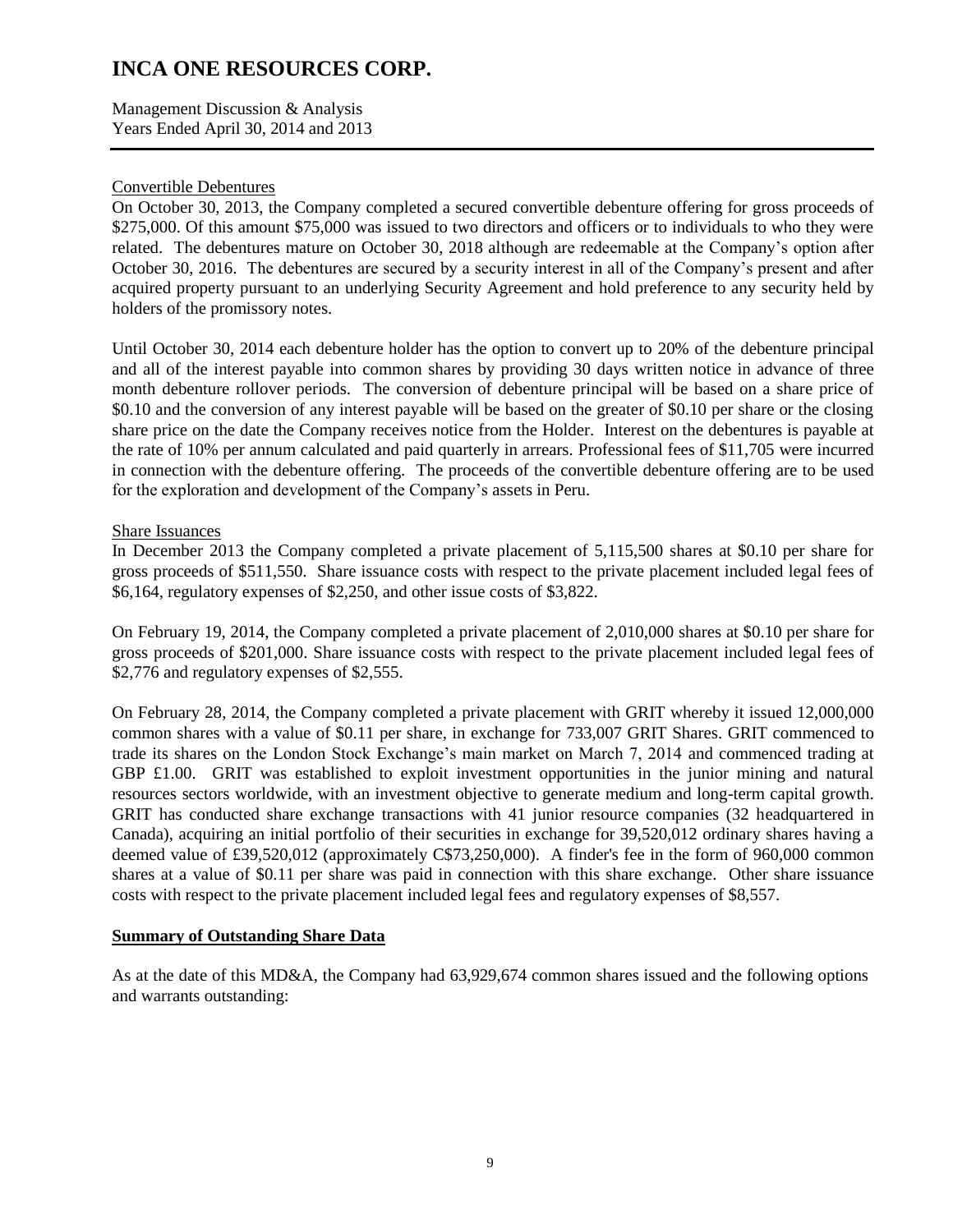Management Discussion & Analysis Years Ended April 30, 2014 and 2013

### **Stock Options:**

|           | Exercise      |                    | Vesting    |
|-----------|---------------|--------------------|------------|
| Options   | Price         | <b>Expiry Date</b> | Provisions |
| #         | $\mathcal{S}$ |                    | #          |
| 90,000    | 0.135         | February 18, 2015  | Vested     |
| 120,000   | 0.125         | April 7, 2015      | Vested     |
| 150,000   | 0.250         | February 9, 2017   | Vested     |
| 250,000   | 0.150         | October 5, 2017    | Vested     |
| 675,000   | 0.150         | October 30, 2017   | Vested     |
| 850,000   | 0.150         | May 30, 2018       | Vested     |
| 200,000   | 0.150         | October 31, 2018   | Vested     |
| 2,050,000 | 0.150         | June 4, 2019       | Vested     |
| 75,000    | 0.220         | September 23, 2020 | Vested     |
| 10,000    | 0.500         | May 13, 2021       | Vested     |
| 595,000   | 0.430         | July 11, 2021      | Vested     |
| 5,065,000 |               |                    |            |

#### **Warrants:**

| Number of Warrants | <b>Exercise Price</b> |               |
|--------------------|-----------------------|---------------|
|                    |                       |               |
| 9,950,800          | 0.200                 | April 5, 2016 |
| 1,440,000          | 0.150                 | May 20, 2017  |
| 11,390,800         |                       |               |

### **Transactions with Related Parties**

### **(a) Related Party Transactions**

The Company's related parties consist of the Company's directors, officers, former officer and companies associated with these individuals including the following:

- EKelly Investments Ltd., a company owned by Edward Kelly, the Company's President
- Rapid Time Networks Inc., a company owned by George Moen, the Company's Chief Operating **Officer**
- Malaspina Consultants Inc., a company owned by Robert McMorran, a director, and in which Sharon Muzzin, the Company's CFO, is an associate
- McCullough O'Connor Irwin LLP, a company in which James Harris, the Company's Corporate Secretary, is of counsel
- James L. Harris Law Corporation, a company owned by James Harris, the Company's Corporate Secretary
- Remstar Resources Ltd. and Ultra Lithium Inc., companies in which Nilda Rivera, the Company's former CFO, is the CFO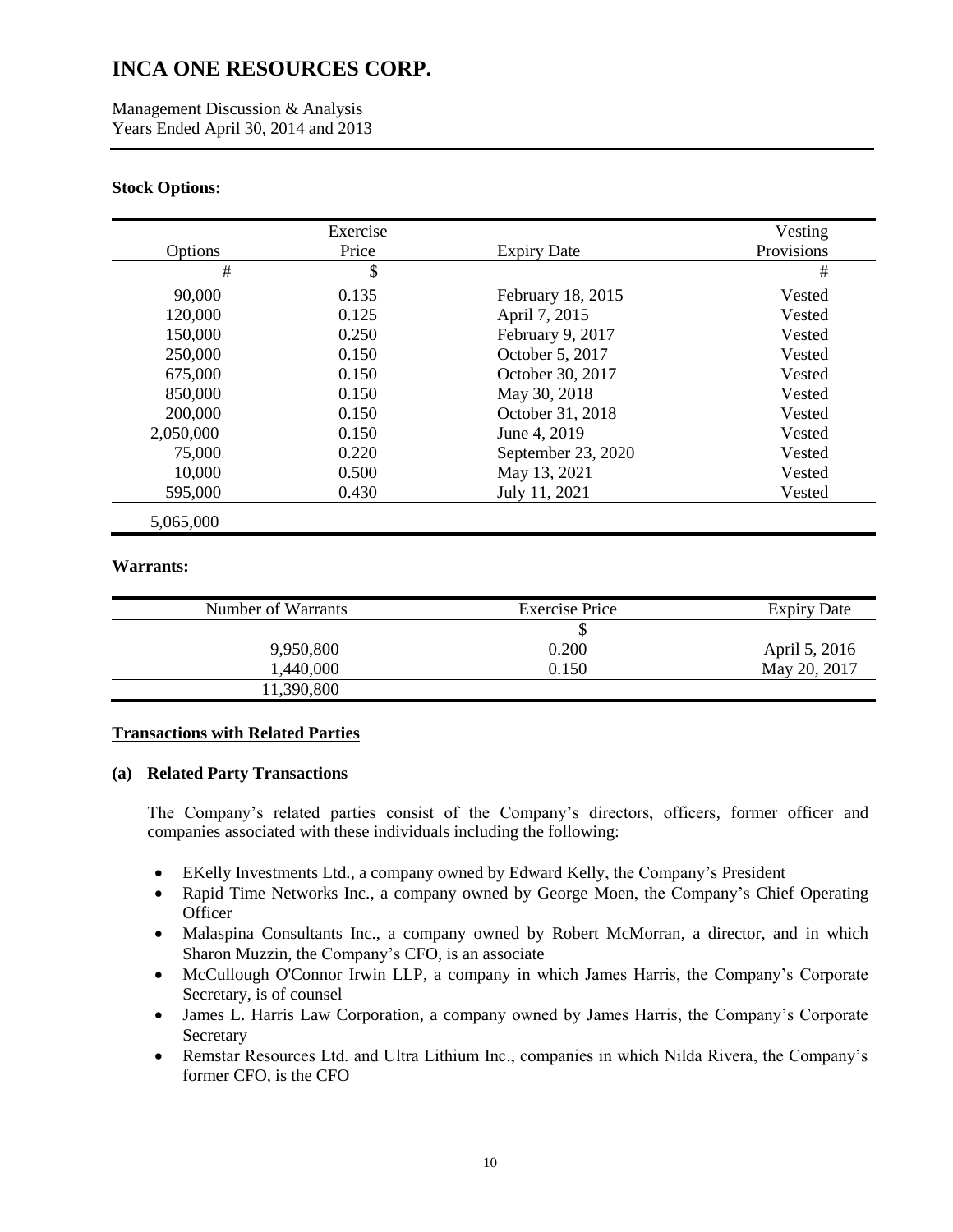Management Discussion & Analysis Years Ended April 30, 2014 and 2013

The following expenditures were charged by related parties for the years ended April 30, 2014 and 2013:

|                                                | 2014    | 2013    |
|------------------------------------------------|---------|---------|
|                                                |         |         |
| Accounting fees <sup>(1)</sup>                 | 106,424 | 29,618  |
| Consulting and management fees <sup>(2)</sup>  | 217,000 | 96,000  |
| Finance costs $^{(3)}$                         | 44,734  |         |
| Legal fees and share issuance costs $(4)$      | 102,018 | 63,594  |
| Office, rent and administration <sup>(5)</sup> |         | 65,950  |
|                                                | 470.176 | 255,162 |

 $\frac{(1)}{(2)}$  Fees include amounts paid for accounting, paralegal and CFO services paid to Malaspina Consultants Inc.

The amount includes consulting and management fees paid to EKelly Investments Ltd. and Rapid Time Networks Inc.

 $\begin{pmatrix} 3 \end{pmatrix}$  The amount includes interest incurred on promissory notes and convertible debentures.

(4) The amount includes legal fees paid to McCullough O'Connor Irwin LLP and James L. Harris Law Corporation.

<sup>(5)</sup> The amount in 2013 included office, rent and administration fees paid to Remstar Resources Ltd. and Ultra Lithium Inc. Of these fees, \$nil was allocated to the former CFO of the Company for the year ended April 30, 2014 (2013 – \$15,000).

#### **(b)** C**ompensation of Key Management Personnel**

The Company's key management personnel has authority and responsibility for planning, directing and controlling the activities of the Company and includes the Directors, President, Chief Financial Officer, and Chief Operating Officer. Compensation in respect of services provided by key management is included in consulting and management fees paid to companies controlled by the President or the COO, accounting, paralegal and administration fees paid to companies in which the CFO is, or former CFO was, an associate and by the issue of options.

|                                                       | 2014    | 2013    |
|-------------------------------------------------------|---------|---------|
|                                                       |         |         |
| Management, consulting, accounting, paralegal and CFO |         |         |
| administration fees                                   | 298,424 | 140,618 |
| Share-based payments                                  | 55,487  | 117,805 |
|                                                       | 353,911 | 258,423 |

There was no other compensation paid or payable to key management for employee services.

### **(c) Related Party Balances**

All related party balances payable as at April 30, 2014 are non-interest bearing and payable on demand and are comprised of \$48,856 (2013 – \$10,080) payable to Ed Kelly, \$52,670 (2013 – \$8,836) payable to EKelly Investments Ltd., \$21,661 (2013 – \$nil) payable to George Moen, \$48,450 (2013 – \$nil) payable to Rapid Time Networks Inc., \$57,739 (2013 – \$7,371) payable to Malaspina Consultants Inc., and \$66,551 (2013 – \$15,689) payable to McCullough O'Connor Irwin LLP.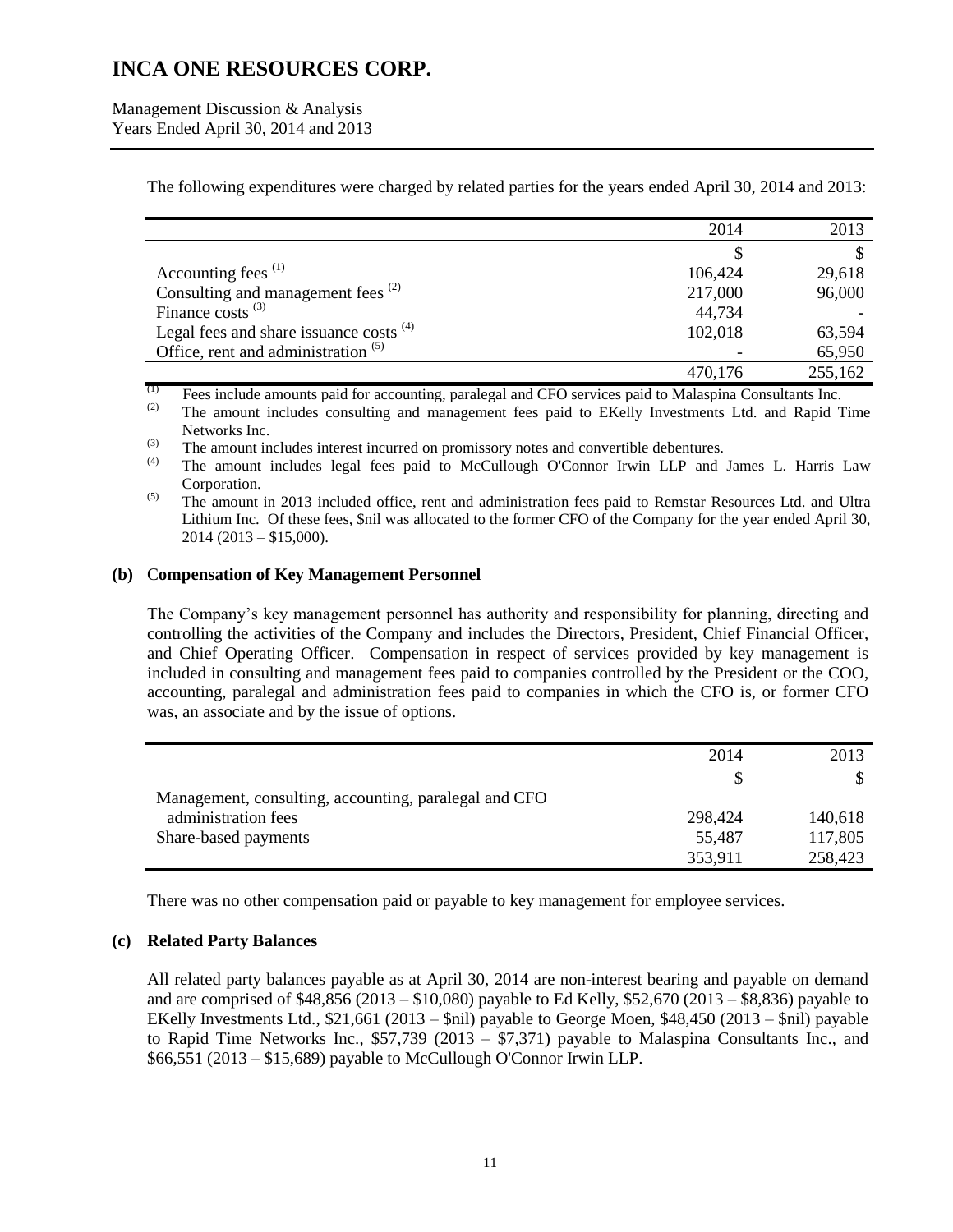Management Discussion & Analysis Years Ended April 30, 2014 and 2013

## **Commitments**

The Company has a consulting agreement with a company controlled by the President of the Company whereby it has committed to pay fixed monthly management fees of \$8,000. Additional fees may be payable if certain conditions exist upon eventual termination of the contract.

During the year ended April 30, 2014, the Company committed to pay \$10,000 per month to a company controlled by the Chief Operating Officer for both his services and those of the VP Operations and New Developments.

### **Financial Instruments**

As at April 30, 2014, the Company's financial instruments consist of cash and cash equivalents, other receivables, marketable securities, accounts payable and accrued liabilities, due to related parties, and promissory notes payable. Cash and cash equivalents and other receivables are designated as loans and receivables, which are measured at amortized cost. Marketable securities are designated as available-for-sale, which are measured at fair value through other comprehensive income or loss. Accounts payable and accrued liabilities, due to related parties, and promissory notes payable are designated as other financial liabilities, which are measured at amortized cost.

IFRS requires disclosures about the inputs to fair value measurements for financial assets and liabilities recorded at fair value, including their classification within a hierarchy that prioritizes the inputs to fair value measurement. The three levels of hierarchy are:

- Level 1 Unadjusted quoted prices in active markets for identical assets or liabilities;
- Level 2 Inputs other than quoted prices that are observable for the asset or liability, either directly or indirectly; and
- Level 3 Inputs for the asset or liability that are not based on observable market data.

As at April 30, 2014, the Company believes that the carrying values of cash and cash equivalents, other receivables, accounts payable and accrued liabilities, due to related parties, and promissory notes payable approximate their fair values because of their nature and relatively short maturity dates or durations. The value of marketable securities has been assessed based on the fair value hierarchy described above and are classified as Level 1.

The Company's financial instruments are exposed in varying degrees to a variety of financial risks. The Board approves and monitors the risk management processes particularly with respect to liquidity, foreign currency and commodity price risk. These are more fully described in the audited consolidated financial statements as at April 30, 2014. The Company does not currently believe it is exposed to significant credit or interest rate risk.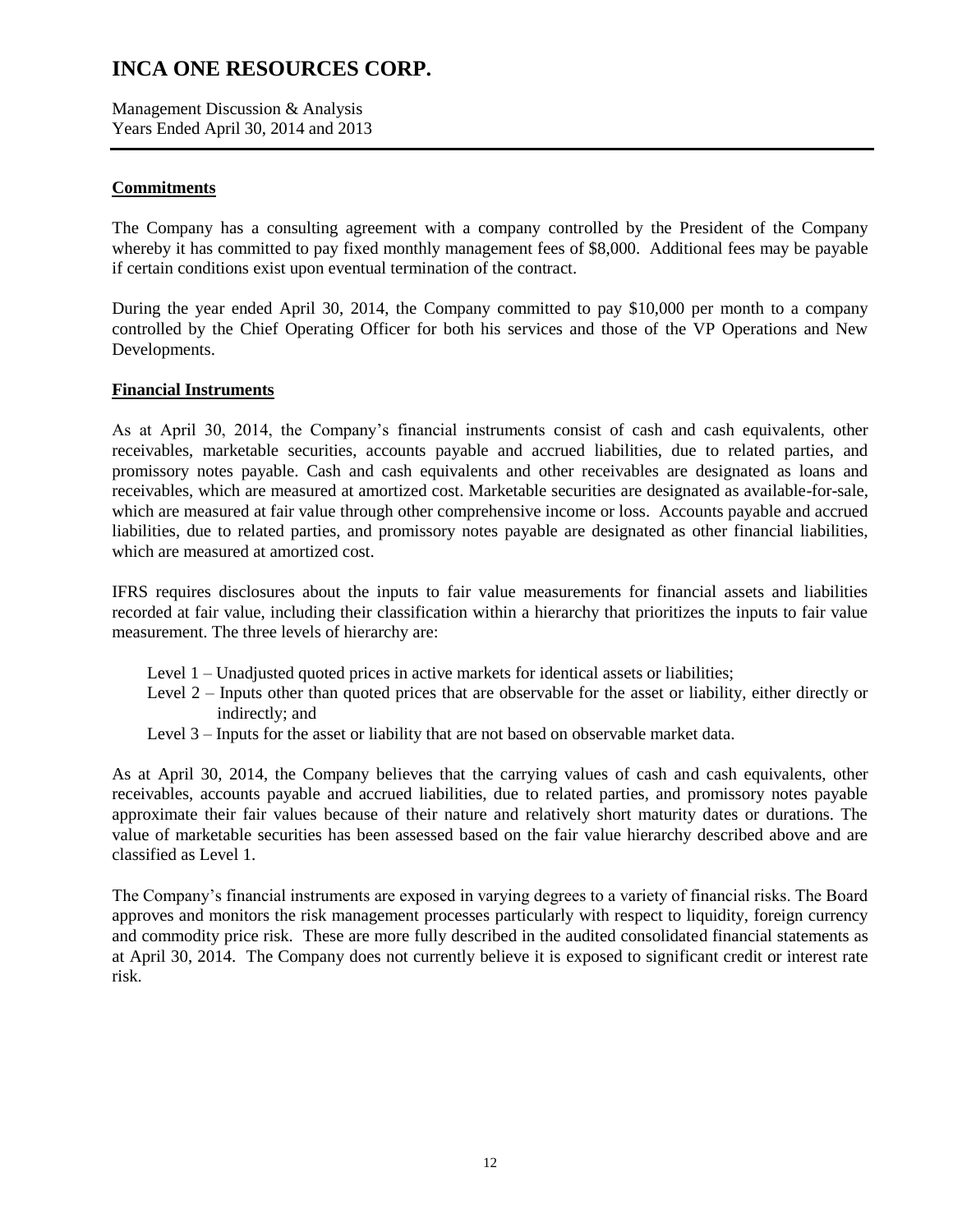Management Discussion & Analysis Years Ended April 30, 2014 and 2013

### **Subsequent Events**

### **(a) Convertible Debenture Financing**

On May 23, 2014, the Company closed a debenture financing for gross proceeds of \$325,000. As at April 30, 2014, in advance of the closing, the Company had received all of the proceeds and accordingly they are reflected as current liabilities at April 30, 2014. The debentures bear interest at a rate of 10% per annum, calculated and paid quarterly in arrears 25% of which shall be convertible into shares during the first year of the debenture term. Also during the first year of the debenture term a maximum of 25% of the principal may, at the option of the holder, be converted into common shares of the Company at a price of \$0.125 per common share. The debentures mature on May 23, 2019 and are redeemable by the Company at any time after May 23, 2017. They are secured by a security interest in all of the Company's present and after acquired property pursuant to a security agreement.

A finder's fee of \$13,000 was paid in connection with this debenture financing.

### **(b) Bond Financing**

On May 20, 2014, the Company announced a transferable bond financing for gross proceeds of \$5,500,000. On June 3, 2014, the Company closed the first tranche of this financing after the gross proceeds of \$2,700,000 were received.

The first tranche bond bears interest at 10% per annum, calculated and payable quarterly in arrears commencing no later than December 3, 2014. The bond principal of \$2,700,000 is repayable in increments of \$170,454 on each of June 3, September 3 and December 3, 2016 and March 3, 2017, with the remainder due June 3, 2017.

In connection with the financing the Company and the purchaser have entered into a financing fee agreement whereby the Company will pay a financing fee equal to 3.5% of the net revenues from the Chala Plant as defined by the agreement. All or a portion of the financing fee can be repurchased by the Company on either December 31, 2024 or December 31, 2029 in exchange for the cash payment of US\$1,500,000 or a corresponding pro-rata portion thereof and otherwise the fee will continue to be payable until December 31, 2034.

In addition a finder fee of \$216,000 was paid in cash and 1,440,000 finder's warrants were issued in connection with the financing. The warrants are convertible into shares at \$0.15 for 3 years.

The bond is secured by a security interest in all of the Company's present and after acquired property pursuant to an underlying Security Agreement but ranks secondary to any prior ranking security held by holders of the promissory notes and debentures. Pursuant to the terms of both the debenture and bond financing agreements the Company has granted the right of first refusal for future debt and equity financings subject to certain restrictions as outlined in those agreements.

### **(c) Promissory Notes**

Subsequent to April 30, 2014, the Company repaid \$120,000 of the current portion of the promissory notes payable.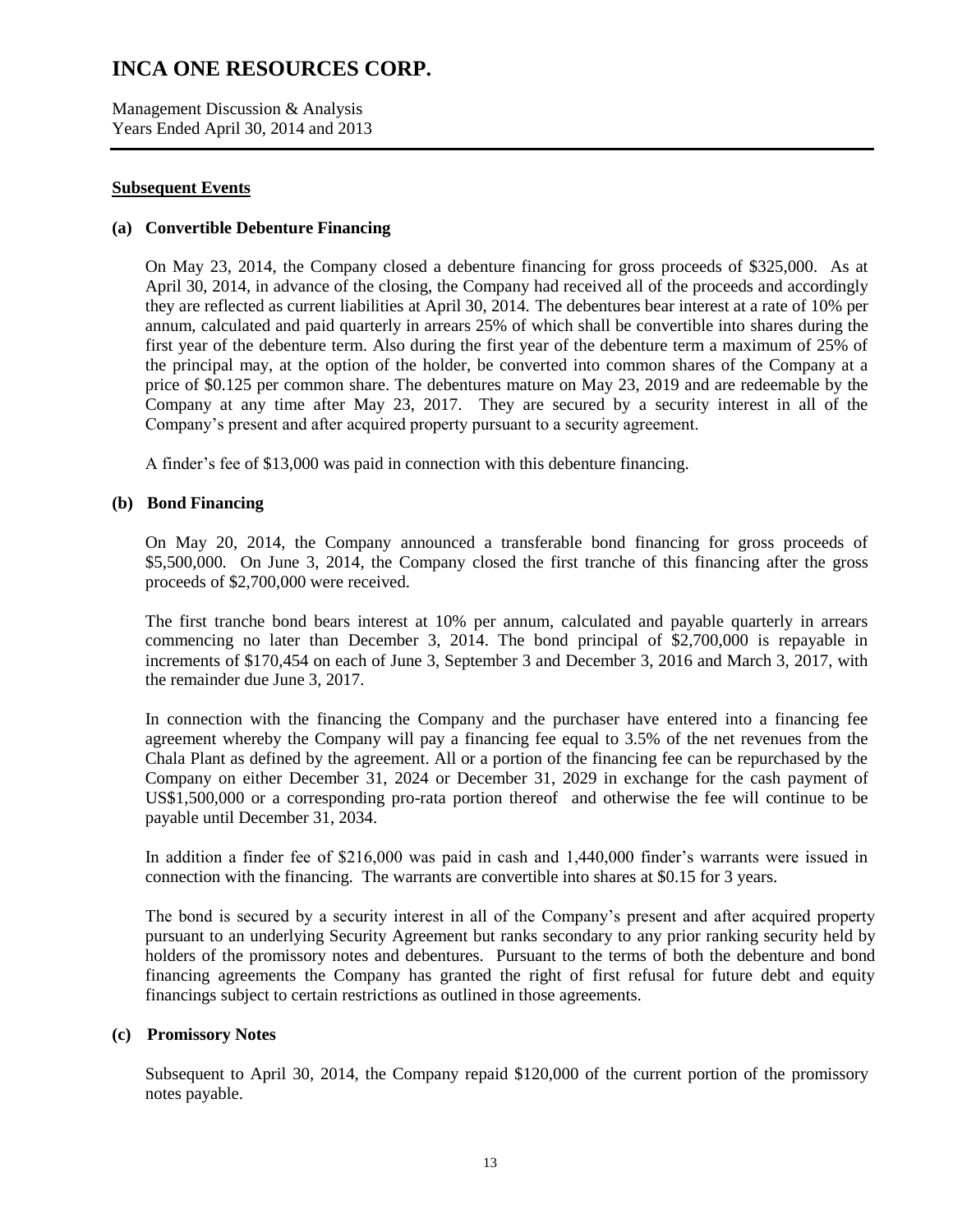Management Discussion & Analysis Years Ended April 30, 2014 and 2013

#### **(d) Share Issuances**

Subsequent to April 30, 2014, 175,000 common shares were issued for proceeds of \$35,000 on the exercise of 175,000 warrants at \$0.20 per share.

Subsequent to April 30, 2014, 180,000 common shares were issued for proceeds of \$23,100 on the exercise of 120,000 stock options at \$0.125 per share and 60,000 stock options at \$0.135 per share.

### **(e) Corizona Project**

Subsequent to April 30, 2014 the Company determined that Canadian Mining was not adhering to the terms of the Underlying Agreement it held with SMRL with respect to the Corizona Project and therefore the Company is currently negotiating directly with SMRL to ensure the Company can continue to hold an interest in the Corizona Project.

The Company also terminated its Corizona Joint Venture Agreement with Canadian Mining subsequent to April 30, 2014.

### **Off-Balance Sheet Arrangements**

The Company has not entered into any off-balance sheet arrangements.

#### **Critical Accounting Policies and Estimates**

The preparation of the Company's consolidated financial statements requires management to make certain critical accounting estimates and to exercise judgment that affect the accounting policies and the reported amounts of assets, liabilities and disclosure of contingent assets and liabilities at the date of the consolidated financial statements and reported amounts of revenues and expenses during the reporting period. Estimates and assumptions are continually evaluated based on historical experience and other factors, including expectations of future events that are believed to be reasonable under the circumstances. In the future, actual experience may differ from these estimates and assumptions. Revisions to accounting estimates are recognized in the period in which the estimates are revised and in any future periods affected. Uncertainty about these assumptions and estimates could result in outcomes that require a material adjustment to the carrying amounts of assets or liabilities in future periods.

Significant accounting judgments that Management has made in the process of applying accounting policies which it considers have had the most significant effect on the amounts recognized in the consolidated financial statements include, but are not limited to going concern, title to and economic recoverability and probability of future economic benefits of exploration assets, date of commencement of commercial production, and determination of functional currency. Management considers the areas currently requiring a significant degree of estimation and assumption and which have a significant risk of resulting in a material adjustment to the carrying amount of assets and liabilities within the next financial year, to include, but not be limited to, the value attributed to share-based compensation, convertible debentures, marketable securities, decommissioning obligations and deferred taxes.

These accounting judgments and estimates are further discussed in the Company's annual audited consolidated financial statements at April 30, 2014.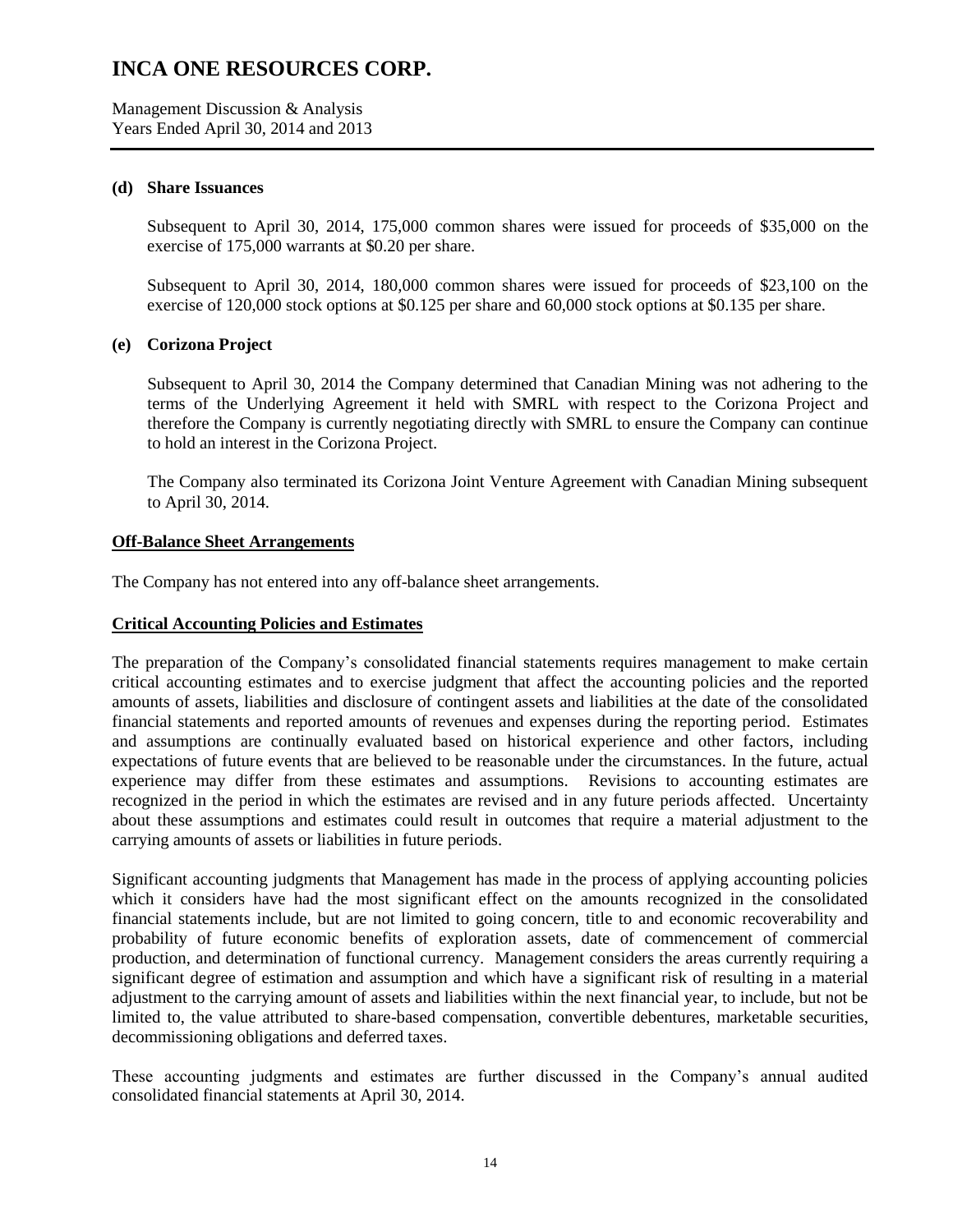Management Discussion & Analysis Years Ended April 30, 2014 and 2013

## **Risks and Uncertainties**

Natural resources exploration, development, production and processing involve a number of business risks, some of which are beyond the Company's control. These can be categorized as operational, financial and regulatory risks.

Operational risks include: the Company may not be able to find and develop resources economically, the Company cannot guarantee title to its properties, the Company may have difficulty in marketing production and services, the Company must manage changing governmental laws and regulations, the Company may have difficulty in hiring and retaining skilled employees and contractors, environmental hazards (including discharge of pollutants or hazardous chemicals), industrial accidents and occupational and health hazards, mechanical failures, the unavailability of materials and equipment, pit slope failures, unusual or unexpected rock formations, poor or unexpected geological or metallurgical conditions, poor or inadequate ventilation, failure of mine communication systems, poor water condition, interruptions to gas and electricity supplies, human error and adverse weather conditions, there is no assurance that the Company will acquire additional mineral properties and any acquisitions may expose the Company to new risks, and the mining industry is intensely competitive for the acquisition of new properties, access to capital and hiring of skilled personnel. The Company continuously monitors and responds to changes in these factors and seeks to adhere to all regulations governing its operations.

Financial risks include commodity prices, interest rates and fluctuating foreign exchange rates, all of which are beyond the Company's control. Additional financial risks are the Company's ability to raise capital to continue funding its operations.

Regulatory risks include the possible delays in getting regulatory approval to, and permits for, the transactions that the Board of Directors believe to be in the best interest of the Company, and include increased fees for filings, the introduction of ever more complex reporting requirements the cost of which the Company must meet in order to maintain its exchange listing.

### **Cautionary Note Regarding Forward-Looking Information**

This MD&A contains forward-looking statements. All statements, other than statements of historical fact, constitute "forward-looking statements" and include any information that addresses activities, events or developments that the Company believes, expects or anticipates will or may occur in the future including the Company's strategy, plans or future financial or operating performance and other statements that express management's expectations or estimates of future performance.

Forward-looking statements are generally identifiable by the use of the words "may", "will", "should", "continue", "expect", "anticipate", "estimate", "believe", "intend", "plan" or "project" or the negative of these words or other variations on these words or comparable terminology. All such forward-looking information and statements are based on certain assumptions and analyses made by the Company's management in light of their experience and perception of historical trends, current conditions and expected future developments, as well as other factors management believes are appropriate in the circumstances. These statements, however, are subject to known and unknown risks, uncertainties and other factors that may cause the actual results, level of activity, performance or achievements of the Company to be materially different from those expressed, implied by or projected in the forward-looking information or statements. Important factors that could cause actual results to differ from these forward-looking statements include but are not limited to: risks related to the exploration and potential development of the Company's projects, risks related to international